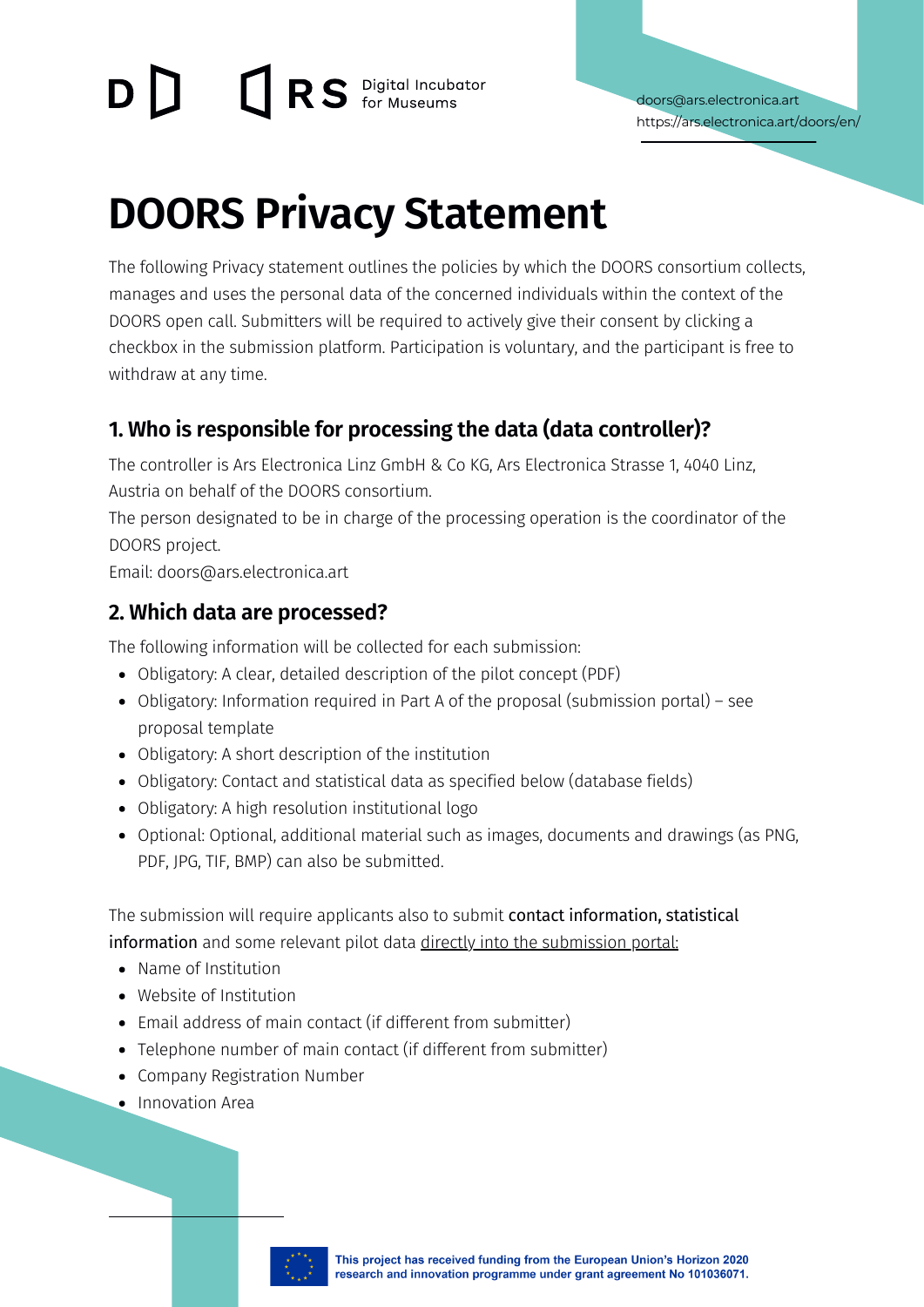# $\Box$ RS Digital Incubator

doors@ars.electronica.art <https://ars.electronica.art/doors/en/>

- Location of Institution
- Type of Institution
- Number of annual visitors
- Annual turnover

#### **3. For which purpose do we process the data?**

The data collected through the open call is used solely for the evaluation process to single out the beneficiaries. Except in the case of selected beneficiaries, that data reminds confidential, will not be used for research and will be deleted as soon as the data is no longer necessary for the purpose for which it was collected.

Contact information collected is used to further disseminate the project (only if agreed through a check-box confirmation "newsletter" by the submitting party). This contact information will be transferred to a separated contact management software ("Mailworx" and "Mailchimp"), so that all data in the submission platform can be deleted.

#### **4. Who has access to the data and to whom is it disclosed?**

Designated staff of the DOORS consortium will process the data in the management & preparation of the evaluation process.

The personal data is processed for the purpose of conducting the pilot selection and, to achieve this objective, may be forwarded to third parties. In this case, we assure that they will comply with the GDPR and the shared data is managed with confidentiality. Therefore, external evaluators (jury members, mentors, advisors) will be given separate, restricted access (different account level) and will be obliged to confidentiality.

#### **5. How long do we keep the personal data?**

Deletion of data from the open calls will be processed in two steps:

- Non-beneficiaries: As soon as each of the open call stages are decided and at the latest one month after contracting the successful beneficiaries, all submissions will be deleted as they are no longer necessary for the purposes for which they were collected. Data will not be subsequently used for any other purpose.
- Beneficiaries: Deletion of data for parties granted in incubation stage one or incubation stage two are derived from the legally mandated terms for the storage of the data in conjunction with DOORS' grant agreement and will be handled as soon as the retention obligations expire.

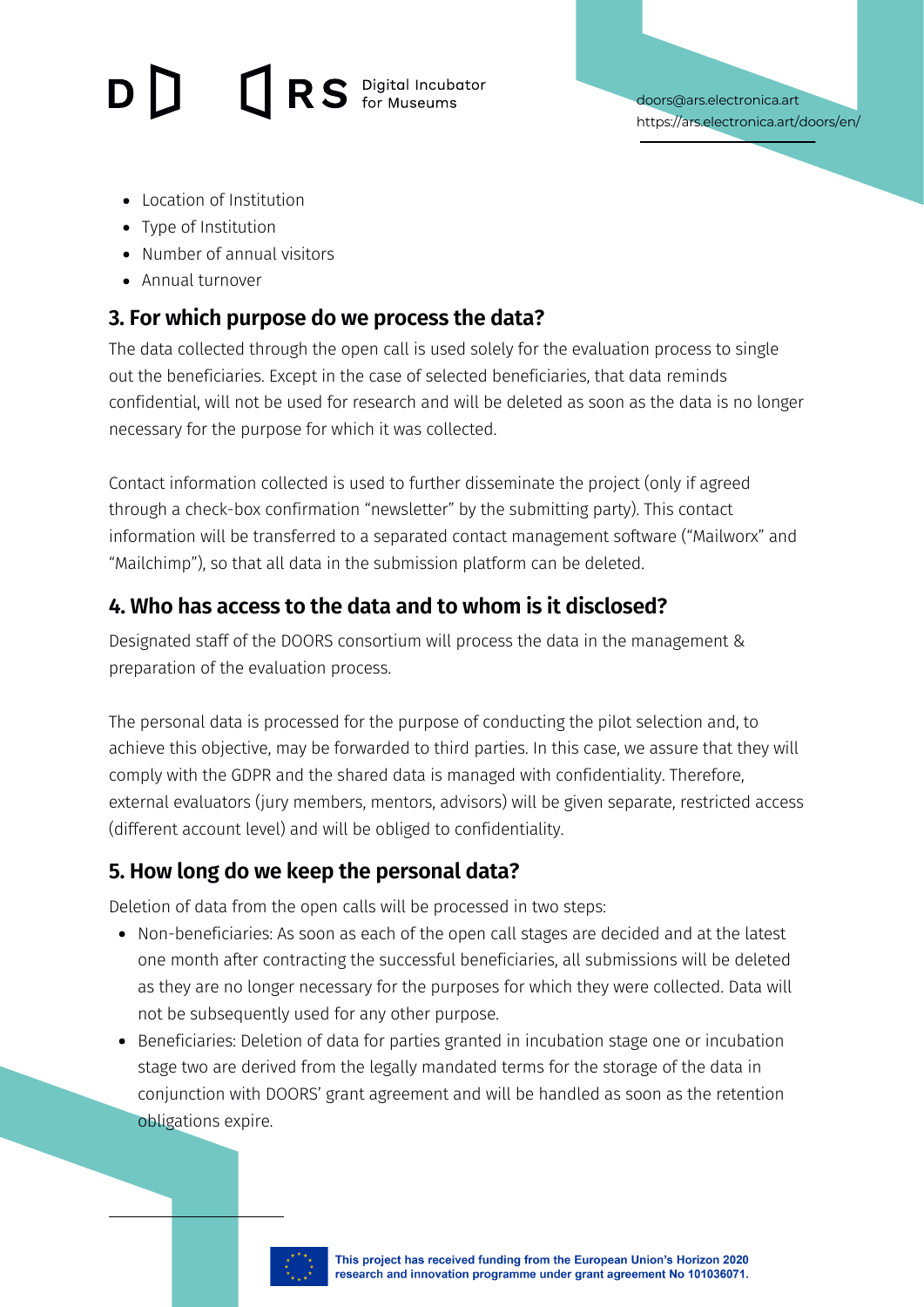### $D$  0 RS Digital Incubator

#### **6. How can stakeholders exercise their rights, such as the right of access and rectification of data concerning them?**

Stakeholders have the right to:

- Request to access the personal data the DOORS consortium holds;
- Request a rectification of personal data where necessary;
- Request the erasure of personal data;
- Request the restriction of the processing of personal data;
- Request for data to be transferred to another organisation in commonly used machinereadable standard format (data portability);
- To object to processing (where applicable);
- To withdraw consent at any time, without affecting the lawfulness of processing based on consent before its withdrawal (where the processing is based on consent under point (d) of Article 5(1) of Regulation 2018/1725).

To exercise their rights, stakeholders are asked to contact the controller as indicated under 1 above by explicitly specifying the request.

#### **7. Stakeholders right to have recourse in case of conflict on any data issue.**

In case of conflict on any personal data protection issue you can contact the Controller at the above-mentioned address and functional mailbox.

You can also contact Ars Electronica's data protection officer: [dsk@ars.electronica.art](mailto:dsk@ars.electronica.art).

In case of doubts that the processing of data violates rights to data protection, or that the entitlement to data protection has been violated in some other way, stakeholders can additionally contact the appropriate federal regulatory agency. In Austria, this is the [Datenschutzbehörde](https://www.dsb.gv.at/) [data protection authority].

#### **8. On which legal basis is DOORS processing data?**

Consent for data processing is included in the submission questionnaire through a system checkbox in the submission database.